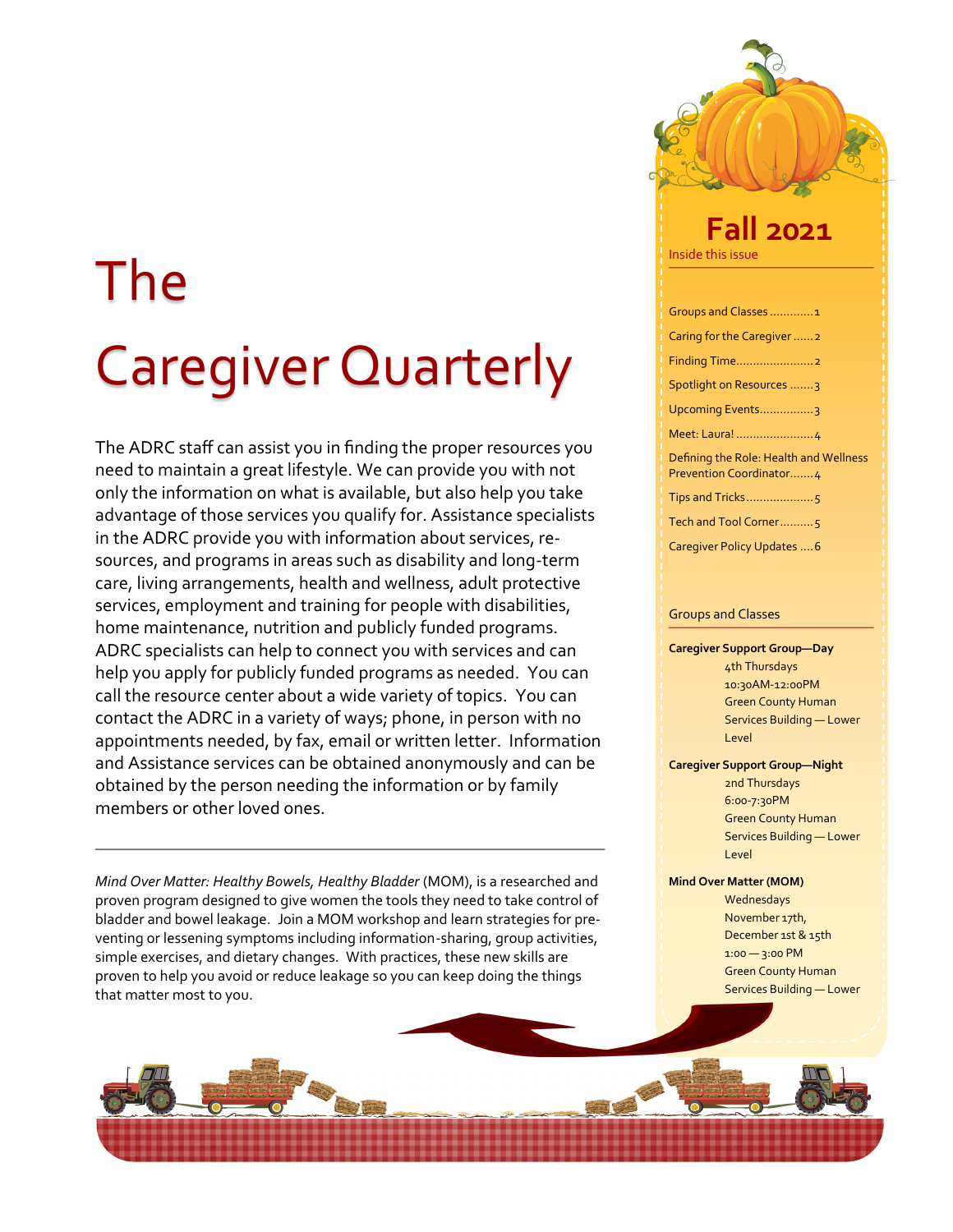## Caring for the Caregiver

*Caregiver Conversations: Impact of the Seasons* By *Lynda Markut (MS, LCSW), Keynote Speaker at Green County Caregiver Conference in November.*

At a recent support group meeting, when asked about the seasons in the Midwest, each caregiver had their own perspective. One said, "I never have liked winter. Last year it felt interminable!" Other responses were "I don't mind the seasons. I think they break the monotony" "I think fall and winter really impact the person with dementia, it's so dark, so when my wife and I play games in the evening, I use a full spectrum light. It really helps."

In dementia caring there are many losses that most non-caregivers don't see. Coming to a group gives you a chance to talk about and acknowledge the loss and reinforce the need for self-care. You don't get over the losses, you work through them.

Depression doesn't go away on its own, you may need to see a therapist. As one person said, "a therapist is not someone you pay to care about you; it's someone that helps you work at caring about you."

Medications can also be considered in addition to talk therapies. Exercise and connecting with the earth can ground us and help with depression. Each person added something to the treatment discussion. There's no one right way to care nor only one treatment for depression, the important thing is to get the help you need when you need it.

Toward the end of the meeting, one caregiver said, "Isn't this amazing, we got together in the spirit of humanity and helped each other grow to better understand the need to help ourselves as we give help to others."

*"Life always offers us a second chance. It's called tomorrow." - Dylan Thomas*

## Finding Time

I AM TOO BUSY.

It's true. You probably are too busy. Loving someone with dementia takes up a lot of time and many of you are also trying to juggle caring for your loved one with dementia AND your own children, job, spouse, parent, pets, etc. IT IS A LOT. But taking care of yourself doesn't have to take up all your time. In fact, you can still do everything you are currently doing AND find little, simple ways to be kind to yourself during the day.

Examples include: Take some deep breaths - Enjoy a moment of peace in the shower and use a new body wash - Pick up the phone and talk to a supportive friend while you wash the dishes or fold laundry - Go for a short walk - Paint your nails or get your nails done - Journal - Meditate - Visualize a happy or calming scene - Watch a funny TV show or movie - Listen to some of your favorite music when you get ready for the day - Take time to eat healthy food that will give you energy and make your feel good .

Notice how many of these activities could be done when you are physically still with your loved one. Other activities, are things you are already doing during the day but you are now making more of an effort to make it a quality time for selfcare. These are things that are not going to take up any more of your time. It's about using the time you already have in a way that supports you.

*-Natali Edmonds, PSYD ABPP , The Careblazers Survival Guide.* 

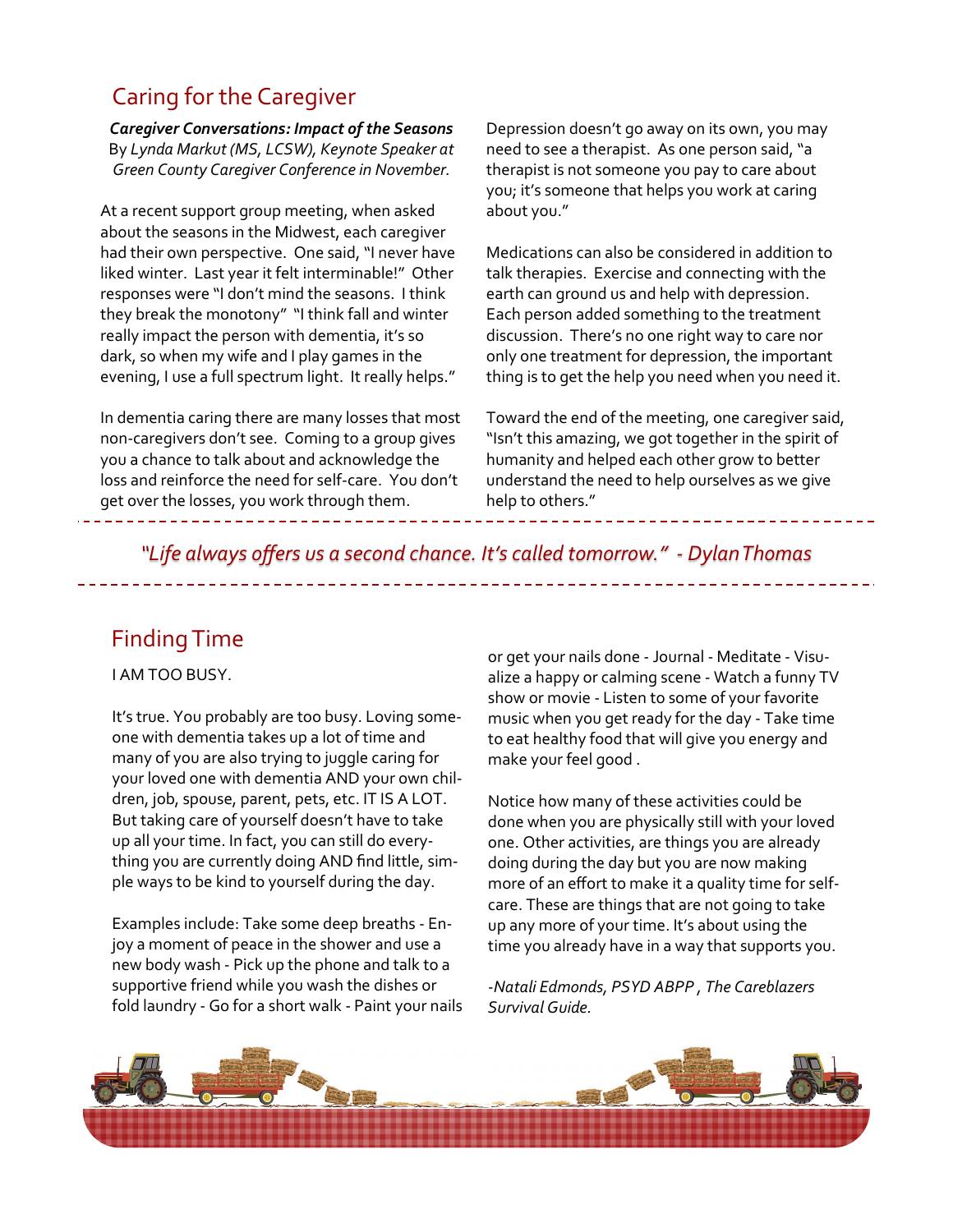#### Upcoming Classes, Events, and Programs

#### October 13th thru December 1st — **Boost your Brain and Memory** 4:30PM — 6:30PM, Wednesdays.

Held virtually via zoom.

8 week, multi-faceted, whole person program offering a unique approach to brain fitness. Instructor led, each of the sessions includes informational video segments, followed by group discussion and activities.

To register contact Bonnie @ 608-324-3600.

#### October 15th thru November 19th — **Healthy Living with Diabetes** 1:00PM — 3:30PM, Fridays. Green County Human Services Building — Lower Level. Healthy Living with Diabetes (HLWD) is a high-level evidencebased workshop for people who have diabetes. Meets for 2- 1/2 hours once a week for six weeks. To register contact Laura @ 608-324-9385.

#### October 18th thru December 6th — **Savvy Caregiver Workshop** 3:00PM — 5:00PM, Mondays. Held virtually via zoom.

Savvy Caregiver helps family caregivers acquire and strengthen knowledge, skills and attitudes to empower them to be more intentional, strategic and responsive in their care role. To register contact Bonnie @ 608-324-3600.

October 19th thru November 30th — **Stepping On** 9:00AM — 11:00AM, Tuesdays. Green County Human Services Building — Lower Level. Stepping On is an evidence-based program designed to help you avoid a dangerous and costly fall so you can keep doing the things you love to do. To register contact Laura @ 608-324-9385.

#### October 23rd — **Wellness Day**

9:00AM—12:00PM Green County Human Services Building. *Outside Yoga at 8:30AM before Event!* Activities include: Health and Wellness Booths, Health Screenings, Dementia Live Presentation, Medication Take-Back Program, Vaccine Clinic, Blood Drive, DIY Pumpkin Craft, Voting on ADRC Decorated Pumpkins.

#### November 4th — **Alzheimer's and Dementia Caregiver Conference** 9:00AM—1:00PM

This informative program is for families, friends and caregivers of persons with Alzheimer's disease or related dementia. It is designed to enhance your understanding of the disease; how it affects those who have it; and how to effectively deal with it day-to-day. Event is free. Registration deadline is November 1, 2021. Contact ADRC at 608-328-9499.

## Spotlight on Resources

*For a comprehensive listing of resources in the 2020-21 ADRC resource guide, please call 608-328-9499 or visit adrcgreencounty.org.* 

#### **Medicare Annual Open Enrollment Period**

#### *Medicare's Annual Open Enrollment Period is October 15 - December 7.*

If you are on Medicare, this is an important time to review your current coverage and see if you need to make any changes for next year. Medicare Part D and Medicare Advantage plan details seem to change every year. Sorting through all the options to find the right plan for your prescriptions can be confusing, but help is available.

Contact the Elder Benefit Specialists at the ADRC of Green County for un-biased information and assistance.



The Elder Benefit Specialists do not sell or endorse any insurance plans. There is no charge for this service. We are trained to carefully review your current coverage and compare your plan with other options based on your medications and other details. We'll also check to see if you qualify for programs or benefits that can save you money.

For further information and assistance call the ADRC at 608-328-9499.

Medicare at 1-800-MEDICARE (800-633-4227) or Medi-care.gov/find-a-plan The Wisconsin SHIP Helpline at 1-855-677-2783

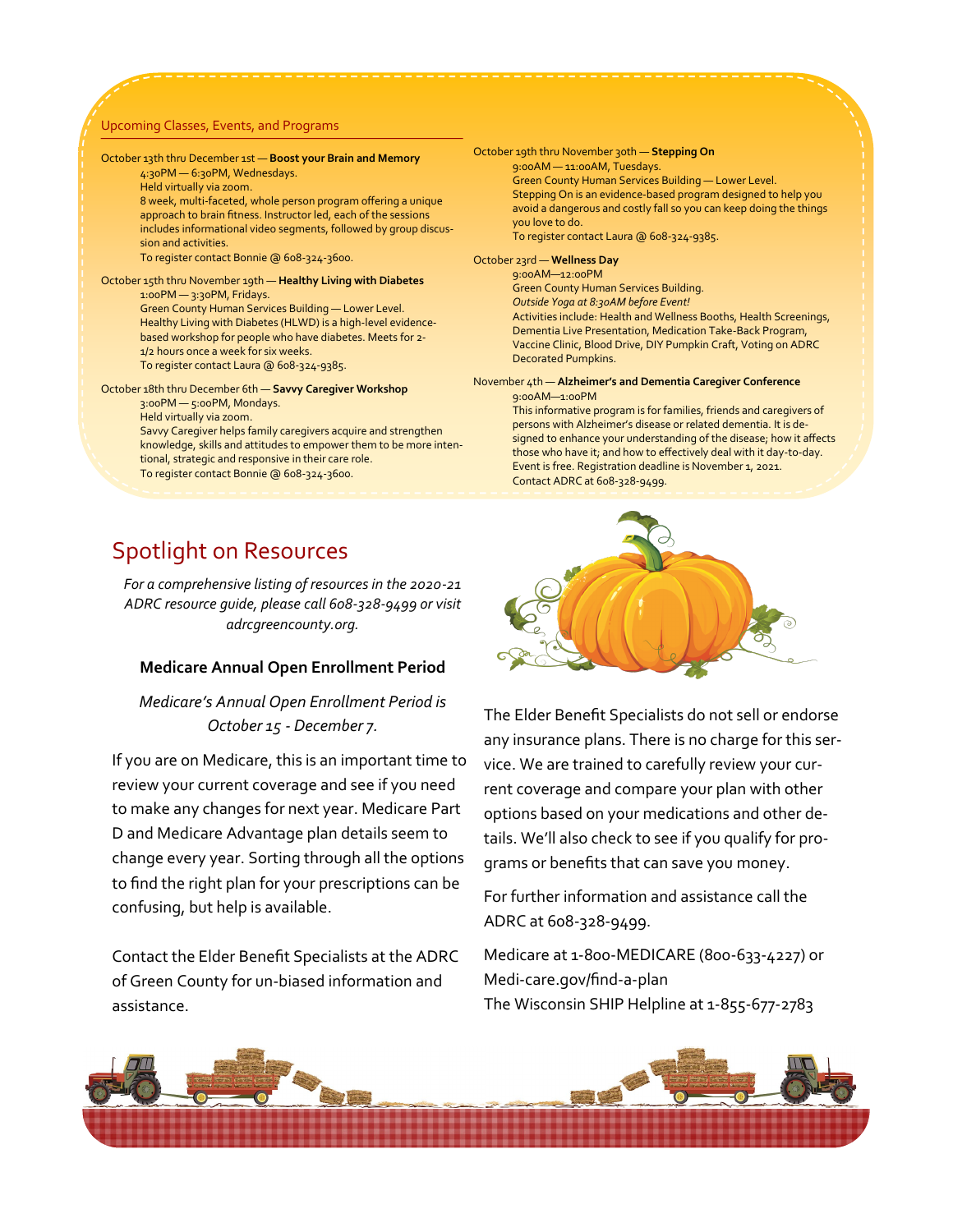#### Defining the Role: Wellness Prevention Specialist

Some of the programs the Wellness Prevention Specialist offers include:

- Boost Your Brain and Memory (Brain Health)
- Healthy Living with Diabetes (Diabetes Self-Management)
- **Mind Over Matter** (Women's Incontinence Program)
- Powerful Tools for Caregivers (Caregiver Workshop)
- Sip n' Swipe (Beginner's Learning Tablet Program)
- Stepping On (Falls Prevention)
- Walk With Ease (Arthritis Self-Management/ Physical Activity).

Most programs are offered multiple times throughout the year and are free of charge. So, be sure to take advantage of these when the time comes! Or let others know about them!

## **Meet Laura Steiner: Wellness and Prevention Specialist**

Hi everyone! My name is Laura Steiner and I'm the Wellness and Prevention Specialist for the Green County ADRC Office of Southwest Wisconsin. I am one of the facilitators of the Caregiver Support Groups offered in Green County. Many of you that have been in either the day or night time support groups for a long period of time, know me pretty well, but those that are newer to the group or are wanting to join, let me share a few things about myself.

I'm originally from Darlington, WI. In the spring of 2018, I graduated from the University of Wisconsin – La Crosse with a bachelor's degree in Public Health – Community Health Education and also minored in Photography. I enjoy many things on my free time including but not limited to; wood working, DIY projects, fishing, volleyball, Wisconsin Badger football games, spending time with family, and snuggling up next to my rescue dog from Aruba, all of which keep me very busy.

I started my current position as the Wellness and Prevention Specialist in September of 2018 and have been busy serving the community of Green County and other surrounding counties ever since, with needed health education, resources, support, and much more. I play a large role in the Caregiver Support Groups, but my main responsibility is to disseminate evidence-based programs out to the community members.

There are so many aspects of my role here at the ADRC that I love, but my overall favorite thing is making a difference in people's lives. I'm the, "lady that teaches all the classes," as I've heard myself referenced as. People want to come to me and are so dedicated to put in the effort to improve their overall wellness pertaining to the certain workshop or program I coordinate and facilitate. Hearing how these programs have positively affected people's lives is why I have the job I do. Weather that's on a small or large scale, it's still a step or two in the right direction. I love my job because of people like YOU! Thank you for being the best you can be and working on yourself daily to better improve your overall wellness. You can't take care of others if you don't take care of yourself first. Go be the best version of yourself!

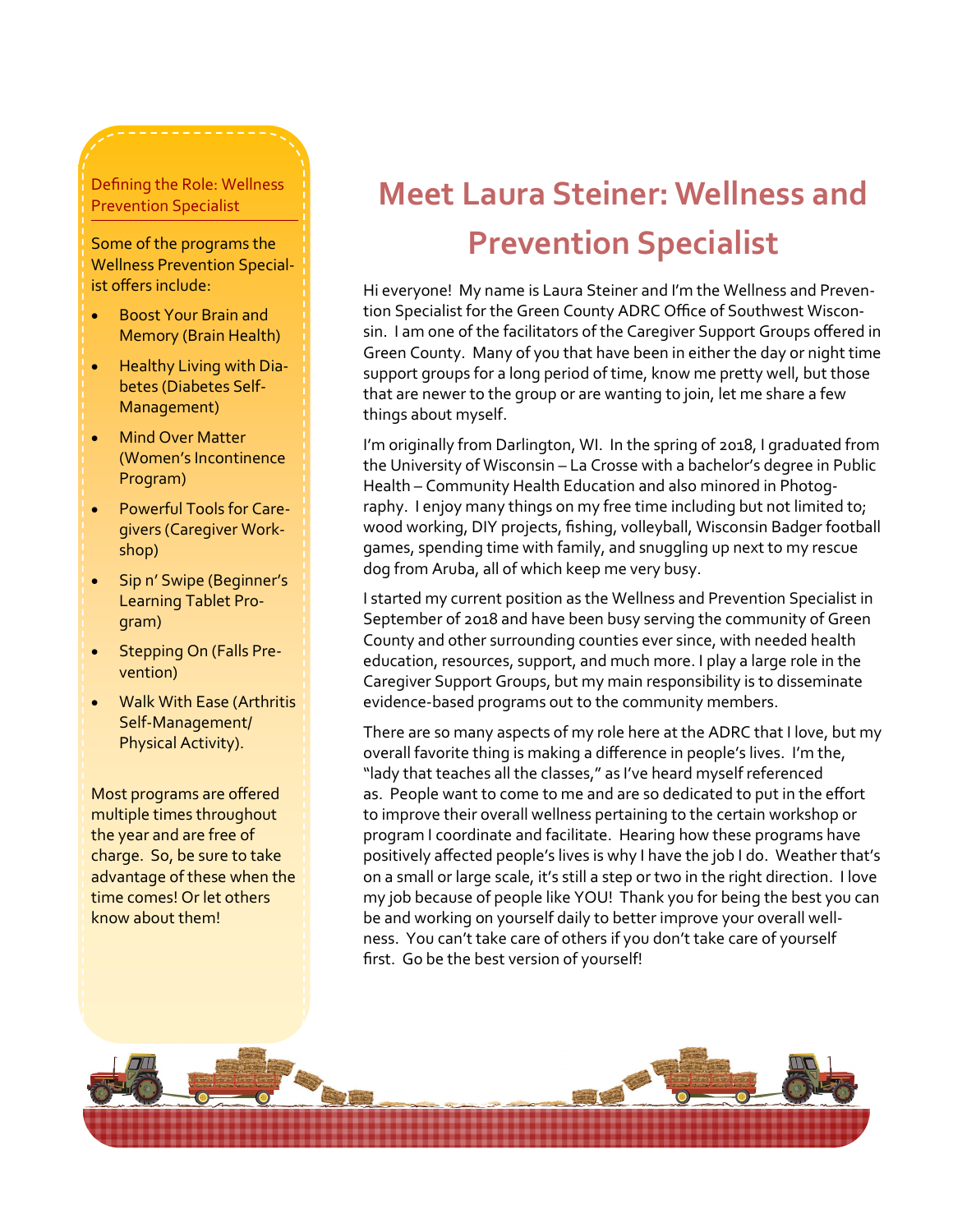### Tips and Tricks

*Looking for in-home cares? Here are some tips for what to look for.*

1.) What tasks need to get done?

Make a detailed list of caregiving duties and their frequency that you complete and will expect the paid caregiver to do. such as bathing, housekeeping, etc.

2.) What are the pay rates?

Rates can vary depending on time of day (overnights will typically be more expensive) and what type of task is being done (personal cares are typically more expensive than housekeeping). Rates will also vary from county to county and may or may not include transportation costs, especially in rural areas.

3.) What are the ideal caregiving qualities? Do you require someone specializing in dementia cares or someone that is a trained CNA to help with specialized medical cares? Do you require someone that can be flexible in their availability?

#### 4.) Agency or private pay?

Consider if you would like someone from a certified home care agency or if you are looking to hire privately from another source, such as newspaper ads, word-of-mouth, or the internet. Know where to look for help in hiring, including your local Aging and Disability Resource Center!

> Have Questions? Need funding? Contact the ADRC at 608-328-9499.

*"Success is not final. Failure is not fatal. It is the courage to continue that counts" -Winston Churchill*

## Tools and Tech Corner

*Want to try out items before you buy? Wish it was as easy as checking out a book at the library?*

The Wisconsin Assistive Technology Program (WisTech) has a website where you can view accessibility products and check-out to loan them to try, similar to a library! The items that can be loaned will be through Access to Independence (ATI), our local independence living agency located in Madison.

The items listed on the WisTech website are available for loan through ATI or purchase through private individuals. As you browse the website, you can sort for items that are available through ATI.

You can click on each item to view a description, specifications, and pictures. You can add the item to your cart if you like it and then check out when done. A representative from ATI will reach out about the items and the loan period. Items can be small (magnifiers) or large (wheelchair ramps). Access to Independence also provides information and referral services, advocacy assistance, accessibility assessments, and transition services.

The WisTech Library can be found here: www.wisconsinat4all.com/ Access to Independence can be found here: www.accesstoind.org/ -OR- 608-242-8484.